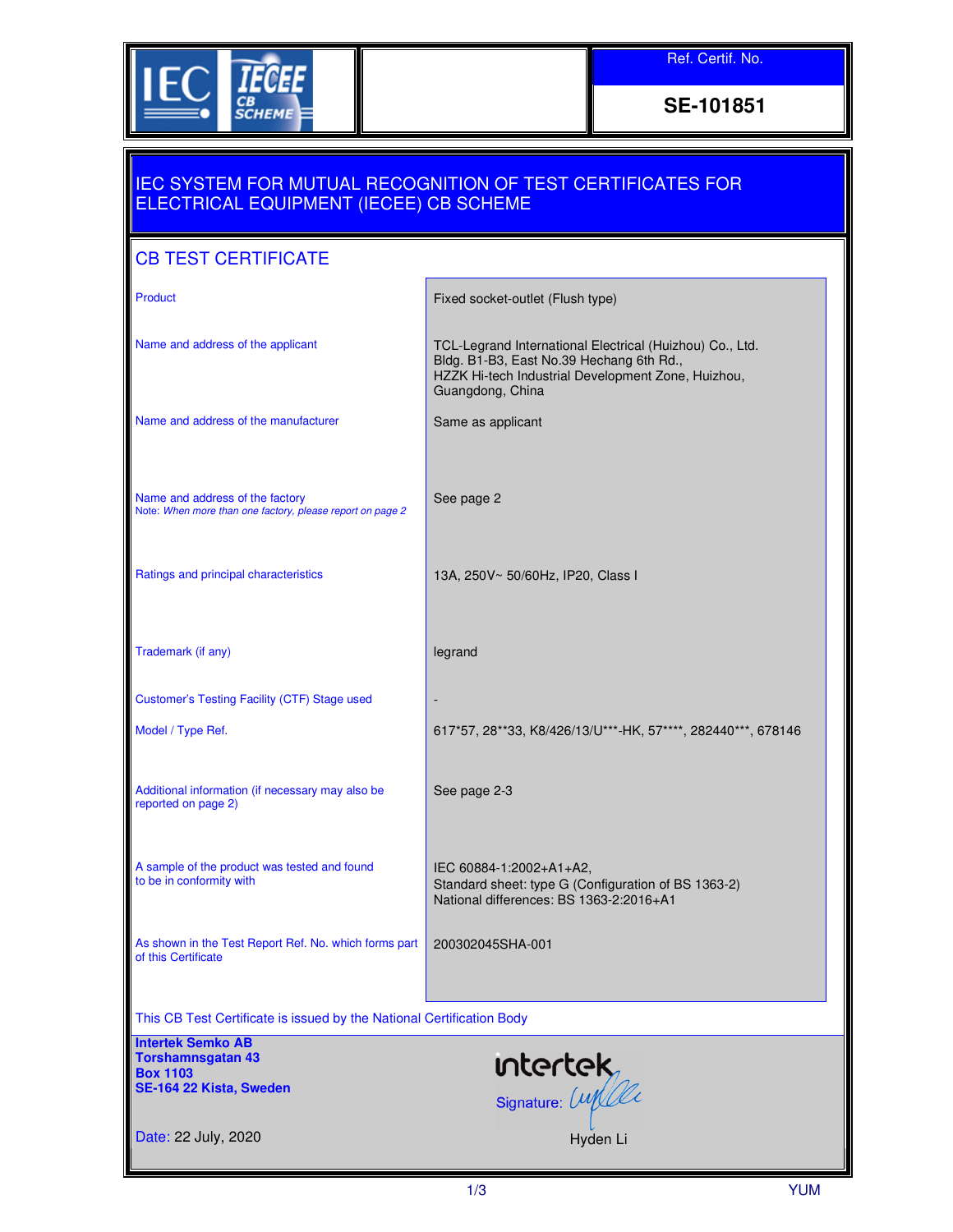Ref. Certif. No.



**SE-101851** 

## **Factories**

Legrand (Beijing) Electrical Company Ltd. No. 4, Chaoqian Road, Changping Kejiyuanqu, Beijing, China

TCL-Legrand International Electrical (Huizhou) Co., Ltd. Bldg. B1-B3, East No.39 Hechang 6th Rd., HZZK Hi-tech Industrial Development Zone, Huizhou, Guangdong, China

LEGRAND Magyarország Villamossági Rendszerek Zrt. Ipartelepi út 14, H-6600, SZENTES, Csongrád, **Hungary** 

## **Additional information**

13A 250V~ 50/60Hz, flush type, IP20, Class I, rewirable, with one way Type G outlets (configuration of BS 1363-2), with shutters, with USB charger which evaluated according to IEC 62368-1: 2018 which in conjunction with IEC 62368-3:2017 with report no 200302050SHA-001, with or without plastic cover or metal cover, with design A construction, all type with same construction, only a little different outer enclosure shape and different cover plate painting colour.

Explanation of the symbol "\*" in type designation 617\*57, 28\*\*33, K8/426/13/U\*\*\*-HK, 57\*\*\*\* and 282440\*\*\*. The symbol can be:

|                                                             |                   | 617057            |                         |                                                              | white colour       |  |
|-------------------------------------------------------------|-------------------|-------------------|-------------------------|--------------------------------------------------------------|--------------------|--|
| 617*57                                                      |                   |                   |                         | with plastic cover with                                      |                    |  |
|                                                             |                   | 617257            | arc transition chamfer, |                                                              | Ivory colour       |  |
|                                                             | 617357            |                   |                         | with front cover without                                     | dark grey colour   |  |
|                                                             |                   | 617457            |                         | embossing pattern                                            | brown colour       |  |
|                                                             |                   | 617657            |                         | with plastic cover with                                      | white colour       |  |
|                                                             |                   | 617757            |                         | angle chamfer, with front<br>cover with embossing<br>pattern | anthracite colour  |  |
|                                                             |                   | 617857            |                         |                                                              | Ivory colour       |  |
|                                                             |                   |                   |                         |                                                              |                    |  |
|                                                             | 28**33            | 281133            | plastic cover           |                                                              | White colour       |  |
|                                                             |                   | 283133            |                         |                                                              | silver colour      |  |
|                                                             |                   | 283333            |                         |                                                              | pearl colour       |  |
|                                                             |                   | 283533            |                         |                                                              | dark silver colour |  |
|                                                             |                   | 283933            |                         |                                                              | champagne colour   |  |
|                                                             |                   |                   |                         |                                                              |                    |  |
|                                                             | K8/426/13/U***-HK | K8/426/13/U-HK    |                         | plastic cover                                                | White colour       |  |
|                                                             |                   | K8/426/13/U-C-HK  |                         |                                                              | Matt black colour  |  |
|                                                             |                   | K8/426/13/U-C1-HK |                         |                                                              | rose gold colour   |  |
| K8/426/13/U-C2-HK<br>K8/426/13/U-C3-HK<br>K8/426/13/U-C4-HK |                   |                   |                         |                                                              | champagne colour   |  |
|                                                             |                   |                   |                         |                                                              | dark silver colour |  |
|                                                             |                   |                   |                         | Pink colour                                                  |                    |  |
|                                                             |                   |                   |                         |                                                              |                    |  |
|                                                             |                   |                   |                         |                                                              |                    |  |
|                                                             |                   |                   |                         |                                                              |                    |  |
| Date: 22 July, 2020                                         |                   |                   | Signature: Unfle        |                                                              |                    |  |
|                                                             |                   |                   |                         |                                                              |                    |  |